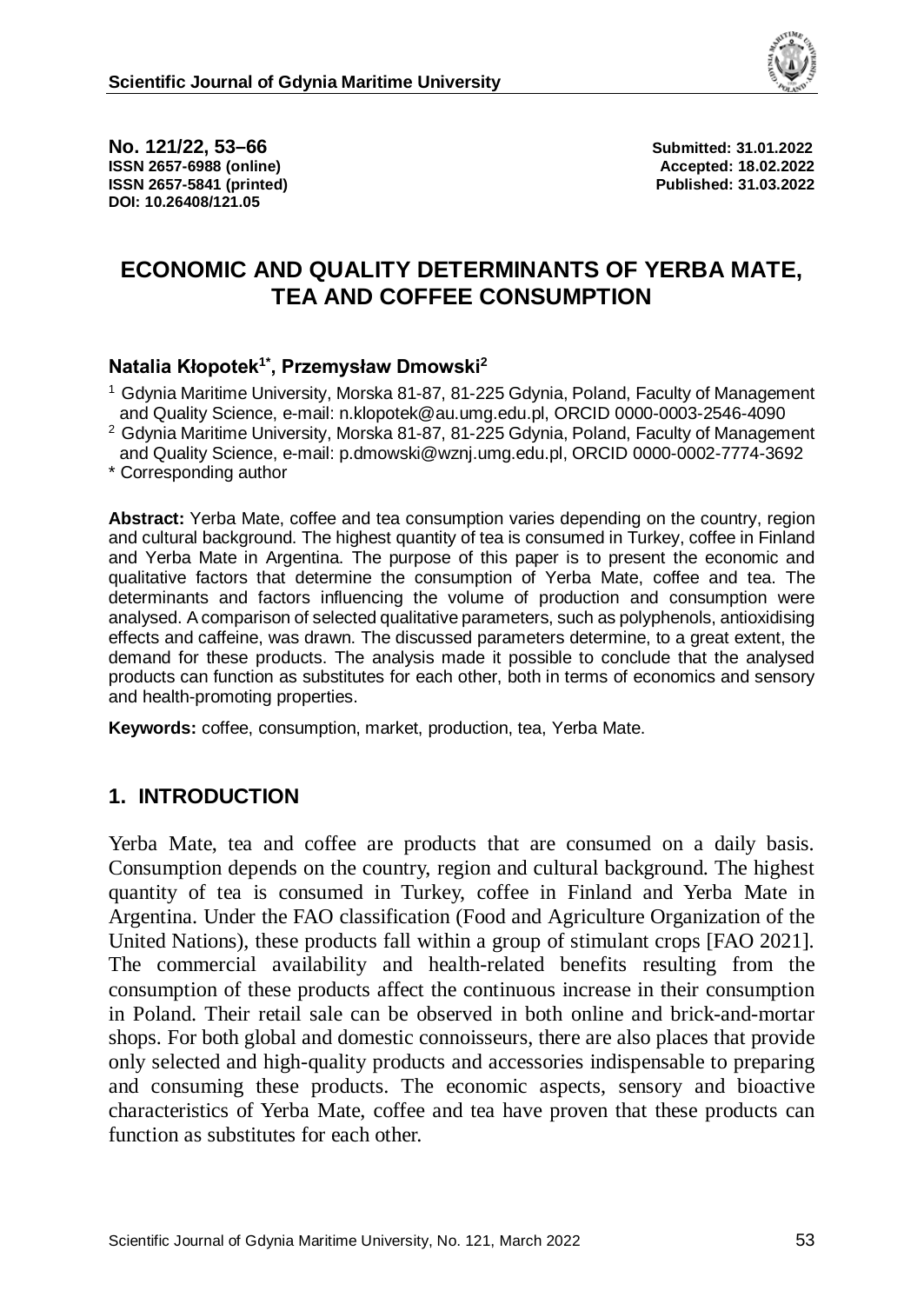Yerba Mate (*Ilex paraguariensis A. St.-Hil*.) is an infused drink made of leaves and stems of an evergreen tree – Paraguay tea from the family *Aquifoliaceae* – which can endemically be found only between the Atlantic Ocean and the Paraguay river in Argentina, southern Brazil and Paraguay. The production of Yerba Mate takes place in several stages, depending on the area of origin, each of which significantly affects the final quality of the product [Burris et al. 2012]. Considering the country of origin, we can differentiate four main types of Yerba Mate: Argentinian, Brazilian, Paraguayan and Uruguayan.

Another criterion for the division, significant from the economic perspective, involves the stem content. By analysing the commercial offer, we can distinguish Yerba Mate con palo (elaborada) – containing ca. 30% stems, and sin palo (despalada) – with no stems or up to 10% stems. The first type, Yerba Mate (elaborada), due to the content of stems, which fail to constitute a full-value product, is relatively less expensive than Mate (despalada). Another differentiating criterion that significantly affects the commercial value of Yerba Mate is the content of flavourings, which is important from the perspective of the consumers' evaluation of the quality. The market offer includes Yerba Mate containing 100% Paraguay tea, and Yerba Mate with added aromas, fruits or herbs.

The forerunners of the consumption of infused Paraguay tea were the indigenous inhabitants of South America – the Guarani. Today, the consumption of Yerba Mate plays its social and almost ritual role in South American society [Bracesco et al. 2011; Samoggia, Landuzzi and Vicién 2021]. The product originates in South America and is still most popular in this region. However, modern consumers are more frequently looking for products characterised by sophisticated organoleptic features and specific health-promoting properties, which has lead to regularly increasing sales of Yerba Mate around the world, including in Poland. Furthermore, an undisputed advantage emphasising the attractiveness of Yerba Mate consumption involves the method of preparing and drinking this infusion. The infused tea is often consumed in specially designed vessels, such as a gourd (*porongo* and *calabaza*) or matero made of *palo santo*. The selection of the vessel depends on the region and preferences. The indispensable accessories also include a *bombilla* – a metal straw with perforated surface that protects against undesired consumption of leaves [Burris et al. 2012].

The Yerba Mate market prices are very diversified and depend on many factors. The most expensive include the properly selected Green Yerba Mate by The Real Tea Company (68.32 USD per 500g of Yerba) [www.tea-direct.co.uk], Yacuy Relax Detox (23 USD per 500g of Yerba), Yacuy Medium Cut (19 USD per 500g of Yerba) [circleofdrink.com], originating mainly from small, very often ecological plantations manufacturing so-called craft products of exceptional sensory and qualitative features.

Another product that is equally popular or perhaps even more popular in terms of the volume of consumption is tea, defined in the Compendium of Guidelines for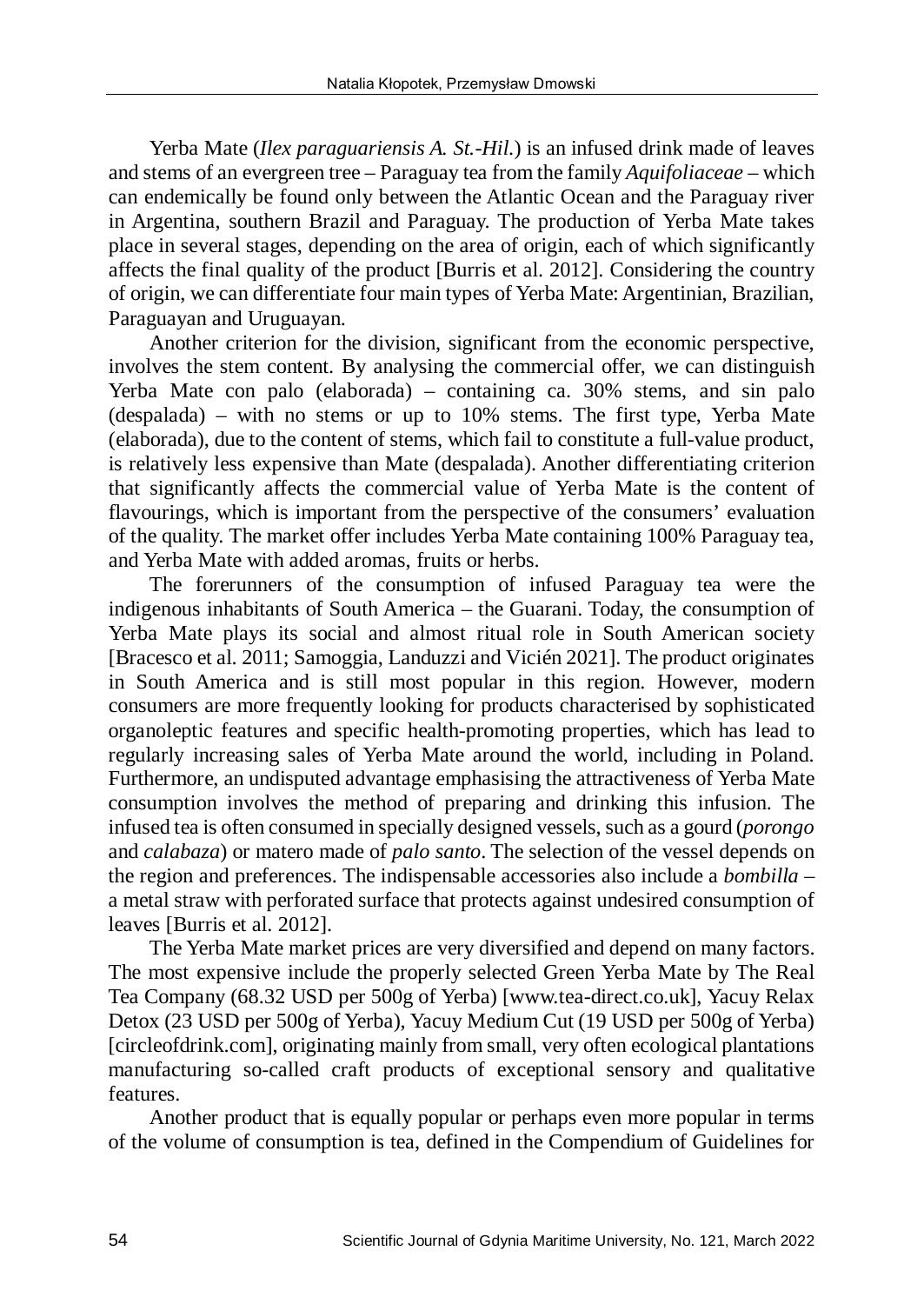TEA (*Camellia sinensis*) as "only the delicate buds and leaves from different varieties of *Camellia sinensis (Linneaus) O. Kuntze*, processed under the established methods of production and appropriate for the preparation of an infusion suitable for consumption". It is produced in a variety of countries, mainly Asian ones (China, India, Sri Lanka, Indonesia). Africa also produces very good quality tea, where the main countries of origin include Kenya, Malawi, Uganda, and Tanzania [Bhagat et al. 2016]. The tea market value depends mainly on the order of leaf collection, time of harvest, country of origin, and in particular the botanic garden, which is reflected in the commercial grading system applicable in its international trade.

By analysing the grading system, we can differentiate e.g., *Special Finest Tippy Golden Flowery Orange* – tea composed of undeveloped buds plucked from the upper part of the plant and the first youngest leaves. This is one of the best types of tea in the commodity trade and is known as so-called flowery tea. The average price of this tea on the market totals ca. 100 EUR per 1 kg. It is followed in the grading system by *Orange Pekoe*, tea obtained from the first and second leaf (from the top), *Pekoe* from the second and third leaf and *Pekoe Souchong* from the third to sixth*,*  followed by *Souchong*. Taking into account the leaf size, the trade also differentiates leaf tea, broken tea, fine (particles up to 1mm), the so-called fannings and tea dust – Dust [Nierzwicki 2010]. The tea grading criterion also includes the plant botanical species, which determines the Chinese tea, *Camellia sinensis var. Sinensis*, and *Camellia sinensis var. assamica* originating in India [PN-ISO 6078:1996; UNCTAD 2016].

Tea can also be divided by the level of leaf fermentation. Thereby, we can differentiate fermented tea – black, half-fermented tea – oolong, and non-fermented tea – green and white tea [Nierzwicki 2010; UNCTAD 2016]. This criterion determines that white and green tea is better in quality and relatively more expensive than the black tea. The most expensive tea on the global market includes Da Hong Pao Tea (1.2 million USD per 1 kilogram), Pandas Dung Tea (70,000 USD per 1 kilogram), PG Tips Diamond Tea Bag (15,000 USD per 1 kilogram), Narcissus Wuyi Oolong Tea Box (6,500 USD per 1 kilogram) and Tieguanyin tea (3,000 USD per 1 kilogram) [www.teabloom.com].

The third, and most popular among the products analysed in this article, is coffee, defined as the fruit and seeds of the coffee tree from the family *Coffea* [Nierzwicki 2010]. Although there are over 70 well-known botanical varieties of coffee, only two are used for the majority of production: *Coffea arabica L.* and *Coffea canephora var. robusta*, widely known as Arabica and Robusta. There are two methods for processing the coffee beans: dry and wet methods. Coffee processed under the wet method is the most valued in the world, but the production process is more expensive [Subedi 2011]. Before roasting, coffee is called green coffee, and can be stored for many years with no deterioration in the properties of the final product [Nierzwicki 2010].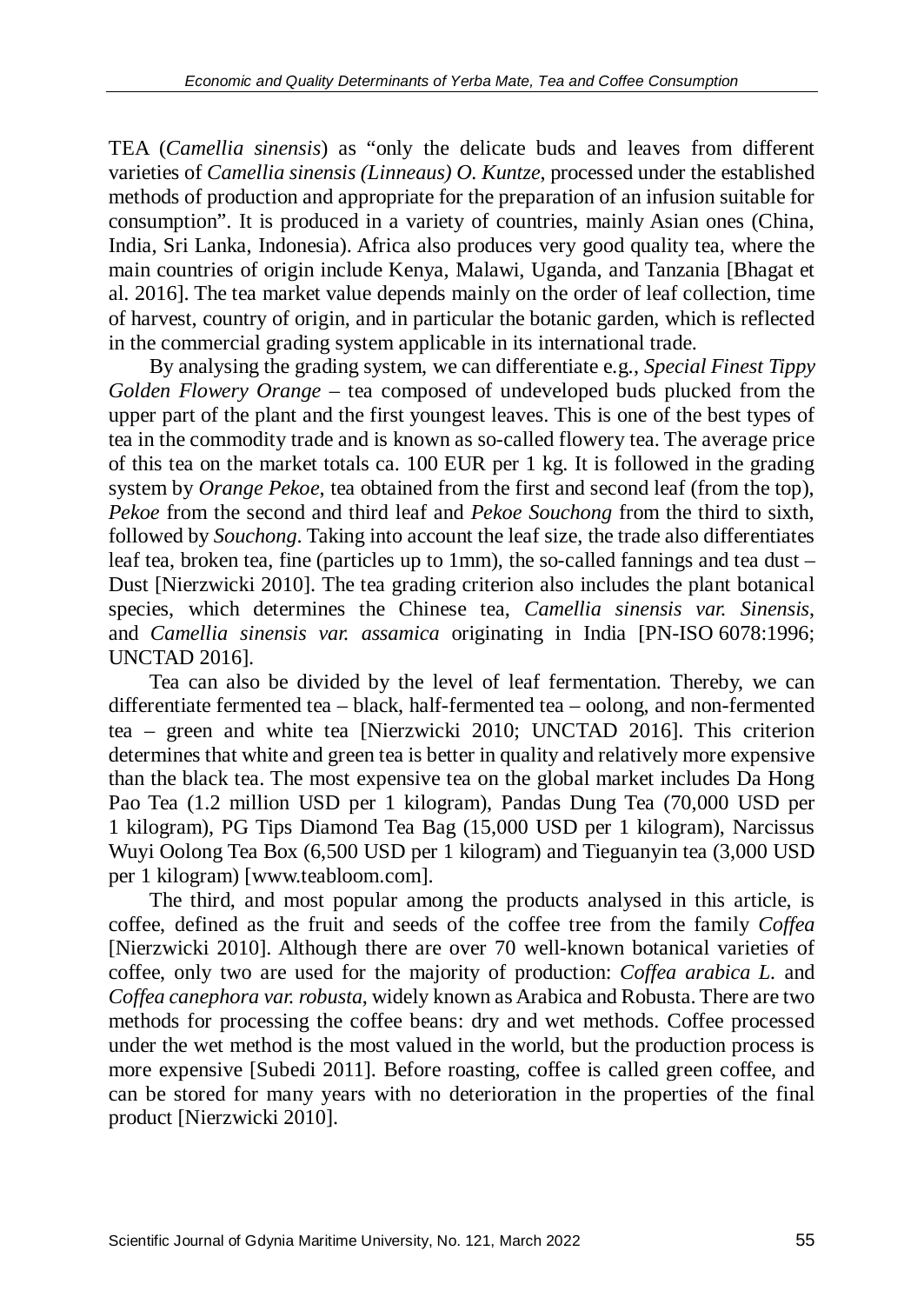Coffee is classified as per the country of origin: South American (originating from Brazil, Columbia and Peru), Central American (originating from Guatemala, Costa Rica and Mexico), East Indian (India, Indonesia), Arabic, African (Ethiopia, Kenya, Uganda), and other. Instant coffee is also well known; it was launched in 1938 by the Swiss company Nestle. The world's most expensive coffee includes those produced in special conditions: Black Ivory Coffee (over 500 USD per 1 pound), Hacienda La Esmeralda (over 500 USD per 1 pound), Finca El Injerto Coffee (ca. 500 USD per 1 pound), Kopi Luwak (ca. 160 USD per 1 pound) and Saint Helena Coffee (ca. 79 USD per 1 pound) [www.financesonline.com].

The purpose of this paper is to present the economic and qualitative factors that determine the consumption of Yerba Mate, coffee and tea. A comparison of selected qualitative parameters, such as polyphenols, antioxidising effects and caffeine, was drawn. The discussed parameters determine, to a great extent, the demand for these products.

### **2. ECONOMIC CONDITIONS OF YERBA MATE, TEA AND COFFEE PRODUCTION AND CONSUMPTION**

Bearing in mind the properties of the analysed products, including their sensory and health-promoting qualities, we can observe the continuous increase in their consumption on the global market. The recent period related mainly to the consequences of the global pandemic is an exception. In 2018, the Yerba Mate global market was valued at ca. 1.3 billion USD. The largest share in revenue included crops from Latin America – ca. 82% of total revenue on the Yerba Mate global market. According to Institutio Nacional de la Yerba Mate (INYM), Argentina is the world leading producer and exporter of Yerba Mate. The specialists' analyses and estimates indicate a significant increase in the sale of Yerba Mate between 2019 and 2027. As for the revenue in the forecast period (from 2019 to 2027), the CAGR (Compound Annual Growth Rate) is estimated to increase by 3.1%. According to the Yerba Mate Market Report, it is forecast that up to 2027, the Yerba Mate global market will reach a value of ca. 1.6 billion USD [Global Yerba Mate Market to Report 2019].

Yerba Mate is a product consumed mainly as an infused drink. In 2018, as much as approx. 70% of Yerba Mate global consumption referred to Yerba consumed as an infused hot drink. However, it is becoming more widely used, e.g., in the food industry as an additive to confectionery, beverages, diet supplements, cosmetics and body care products as well as functional food products. The increasing demand and popularity of Yerba Mate consumption may be contributing to the increase in the segment of Yerba Mate-based food and beverages. The statistical data presented by INYM reveals that in 2020, nearly 813 million kilograms of green Mate leaves were processed. By comparing the volume of production from 2017 (ca. 690 million kg), 2018 (ca. 809 million kg) and 2019 (over 837 million kg), we can observe an upward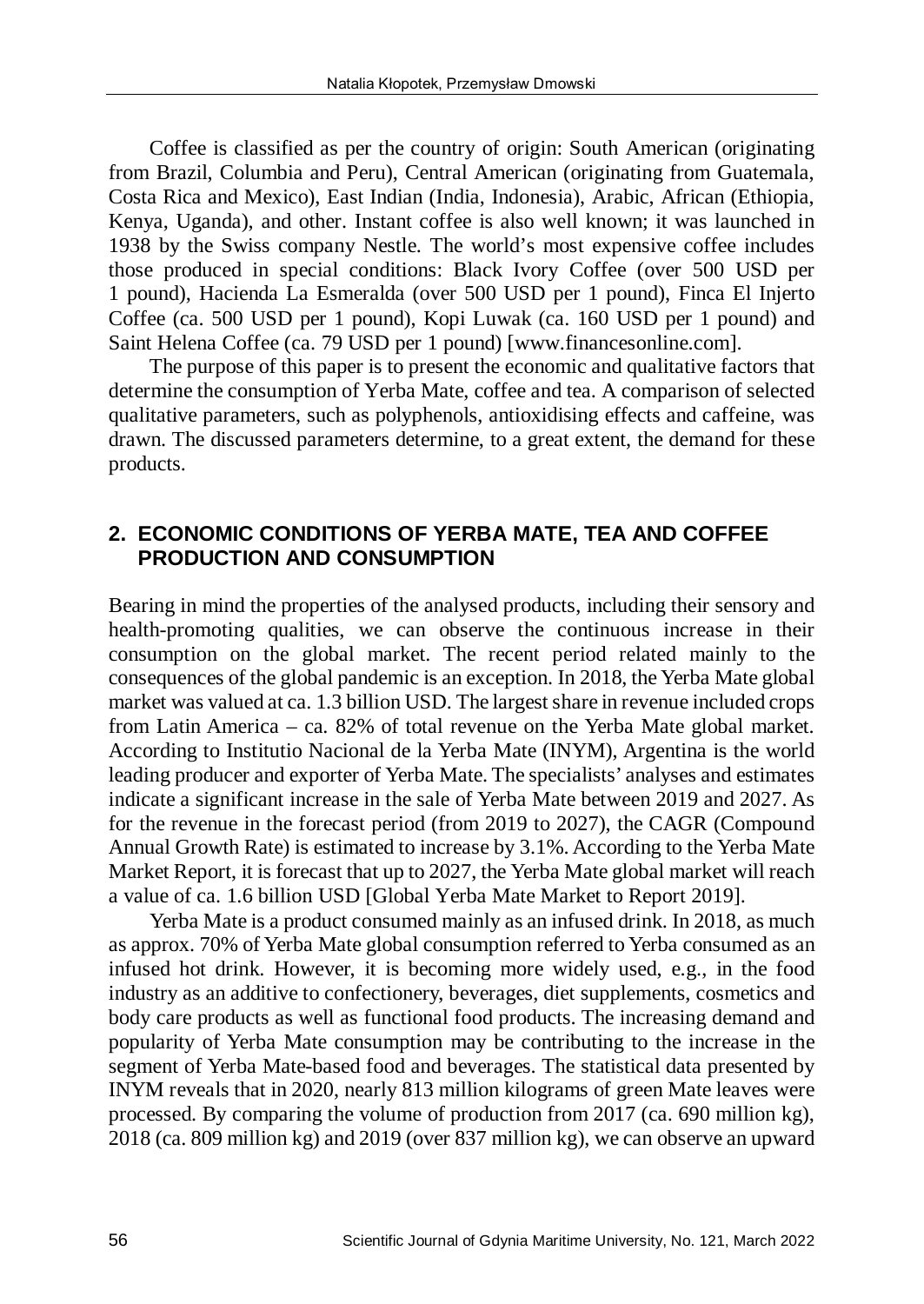trend. A slight decrease was recorded in 2020, which was undoubtedly related to the global pandemic. However, by analysing the data from January 2021 (ca. 20 million kg) compared to January in the previous years, the analysts forecast a return to growth in consumption [Informe del Sector Yerbatero, Enero de 2021].

Tea is produced in more than 30 countries, although the global market is dominated mainly by the Asian countries. The area of crops around the world totals ca. 3.5 million hectares. In 2016, tea production totalled 5.73 million tons, with over 50% destined to become black tea [UNCTAD 2016]. The largest tea producers include China (2.35 million tons in 2016) and India (1.24 million tons in 2016), which combined constitute in total ca. 65% of global production. The amount of tea originating from African countries is also increasing (Kenya, Malawi, Uganda, Tanzania, Rwanda, Zimbabwe). Since 2013, the level of tea production in Africa has reached ca. 700,000 tons annually, which constitutes nearly 13% of global production. The leading country in African tea production is Kenya (474,000 tons in 2016) [FAO 2018].

At the same time, as a result of ongoing climate changes, we can observe a decrease in the volume of production in Sri Lanka, Indonesia and Vietnam [Bhagat et al. 2016]. The structure of tea cultivation has also been changing for a number of years. Tea from small, organic crops which are limited in total production is becoming increasingly popular; however, most of this tea is unique and by virtue of its properties, desirable to consumers. The FAO data proves that the share of small gardens in total tea production in 2013 totalled ca. 30%, indicating an upward trend [Chang and Brattlof 2015].

In the case of coffee, nearly 60% of global production refers to *Coffea arabica L.*, known as Arabica, and the other 40% refers to *Coffea canephora var. Robusta*, known as Robusta. The largest coffee producing country in 2020 was Brazil. The total crops of Arabica and Robusta from this country constituted ca. 40% of the global crops (69 million 60-kg bags) [1](#page-4-0) . Apart from Brazil, the world leaders in C. arabica production include Columbia (14.3 million bags – ca. 8% of global production), Ethiopia (7.4 million bags – ca. 4%), Honduras (6.1 million bags – ca. 3.5%) and Peru (3.8 million bags – ca. 2%). While for C. robusta, the main crops are located, apart from Brazil, in Vietnam (29 million bags – ca. 16.5% of total global production), Indonesia 12.4 million bags – ca. 7%), Uganda  $(5.6 \text{ million bags} -$ 3.2%) and India (5.7 million bags – ca. 3%). These countries account for more than 50% of the total Robusta quantity cultivation [Coffee Development Report 2020].

From an economic perspective, Robusta is regarded as the easiest and least expensive produce. The fruit is produced faster, and the yield is higher per one tree than Arabica. Arabica grows at higher altitudes and compared to Robusta, it is characterised by a lower yield and lower resistance to unfavourable weather

<span id="page-4-0"></span> $1$  One bag refers to one 60-kg bag of coffee – this is an international unit defining the volume of global crops and export.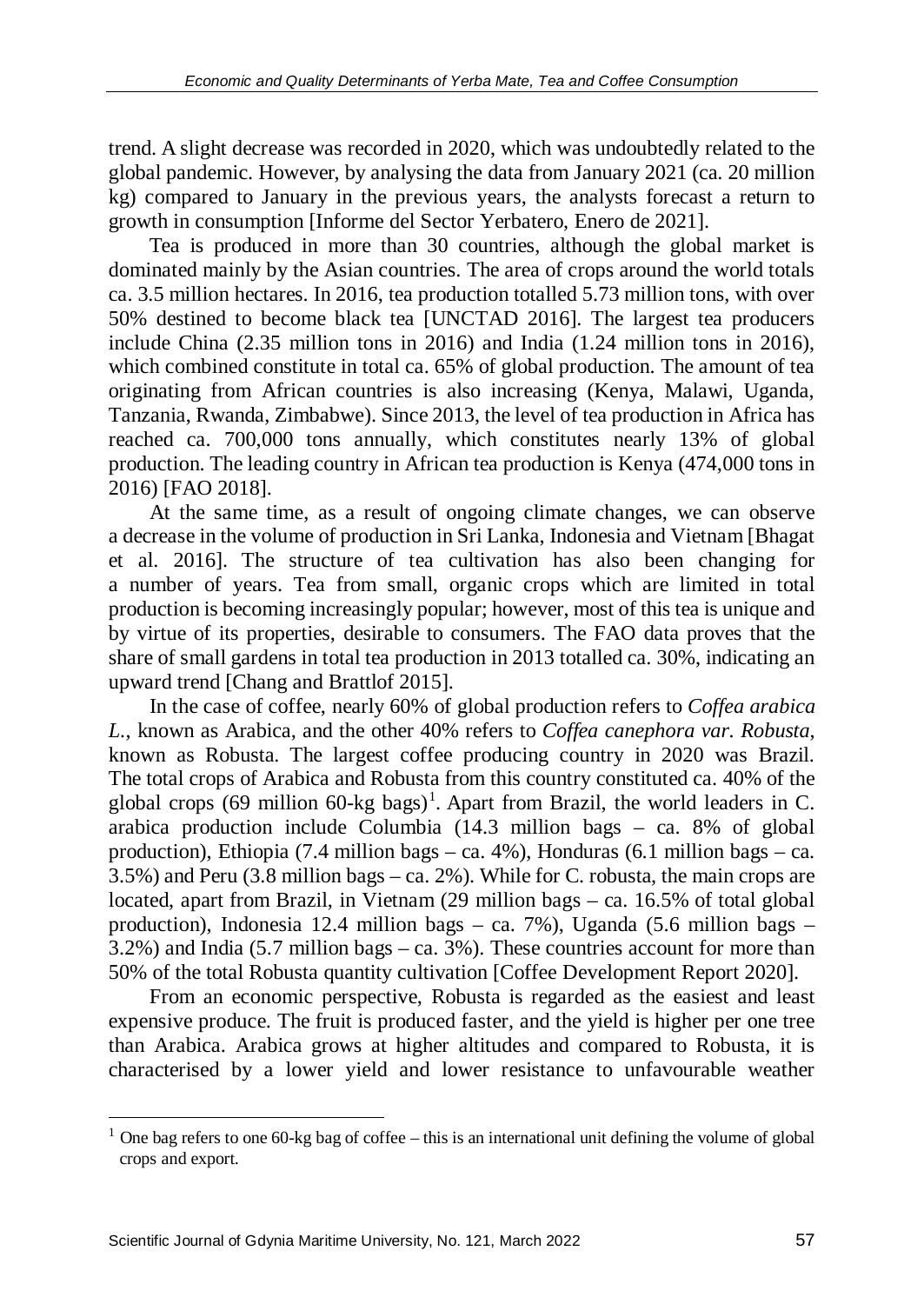conditions, pests and diseases. Therefore, despite significant differences, the prices of Arabica are approximately twice as high as the prices of Robusta.

Yerba Mate, tea and coffee are the most popular commercial products. For a number of countries, the export of these products constitutes the main pillar of economic growth, which significantly affects maintaining and increasing employment, thereby reducing poverty.

Detailed data on the export of Yerba Mate, tea and coffee is presented in Table 1.

| Exported<br>product | Exporting<br>country                                                                                       | Main export<br>destination                                                                                                                                                                                                                                                                               | Exported<br>product | Exporting<br>country                                                  | Main export<br>destination                                                                                                                                                                                                                                              | Exported<br>product | Exporting<br>country                                                        | Main export<br>destination                                                                                                                                                                                                                                                                               |
|---------------------|------------------------------------------------------------------------------------------------------------|----------------------------------------------------------------------------------------------------------------------------------------------------------------------------------------------------------------------------------------------------------------------------------------------------------|---------------------|-----------------------------------------------------------------------|-------------------------------------------------------------------------------------------------------------------------------------------------------------------------------------------------------------------------------------------------------------------------|---------------------|-----------------------------------------------------------------------------|----------------------------------------------------------------------------------------------------------------------------------------------------------------------------------------------------------------------------------------------------------------------------------------------------------|
|                     | Argentina                                                                                                  | Syria                                                                                                                                                                                                                                                                                                    |                     | China                                                                 | Hong Kong                                                                                                                                                                                                                                                               |                     | <b>Brazil</b>                                                               | <b>USA</b>                                                                                                                                                                                                                                                                                               |
|                     | $44\% - 83.1m$<br><b>USD</b>                                                                               | $71.9\% - 59.8m$<br><b>USD</b>                                                                                                                                                                                                                                                                           |                     | $23.8%$ -<br>1.77bn USD                                               | $18.7%$ -<br>330m USD                                                                                                                                                                                                                                                   |                     | $15.7%$ -<br>4.72bn USD                                                     | $20.7\% - 976$ m<br><b>USD</b>                                                                                                                                                                                                                                                                           |
| <b>Yerba Mate</b>   | Brazil<br>$42.9\% - 81m$<br>USD<br>Paraguay<br>$3.81%$ -<br>7.2m USD                                       | Chile<br>$10.4\% - 8.65m$<br><b>USD</b><br>Uruguay<br>$83.6\% - 67.8m$<br><b>USD</b><br>Germany<br>$3.17\% - 2.57m$<br>USD<br>Argentina<br>$36.5% - 2.63m$<br><b>USD</b><br>Spain<br>$14.5\% - 1.04m$<br><b>USD</b><br><b>Bolivia</b><br>$12.2% -$<br>876,000 USD<br>Poland<br>$5.96\%$ -<br>429,000 USD | Tea                 | Kenya<br>$15.2%$ -<br>1.13bn USD<br>Indie<br>$11.4%$ -<br>848m USD    | Morocco<br>$12.7%$ -<br>226m USD<br>Vietnam<br>$7.37%$ -<br>131m USD<br>Pakistan<br>$37.9%$ $-$<br>429m USD<br>Eqypt<br>$15% - 169m$<br><b>USD</b><br><b>Great Britain</b><br>$10.7%$ -<br>121m USD<br>Iran<br>$26.7%$ -<br>227m USD<br>Russia<br>$12.6% -$<br>107m USD | Coffee              | Vietnam<br>$7.97%$ -<br>2.39bn USD<br>Columbia<br>$7.93%$ -<br>2.38bn USD   | Germany<br>16.8% - 792m<br><b>USD</b><br>Italy<br>$10\% - 474m$<br><b>USD</b><br>Germany<br>$15% - 358m$<br><b>USD</b><br><b>USA</b><br>$10.8\% - 257m$<br><b>USD</b><br>Spain<br>$9.25% - 221m$<br><b>USD</b><br><b>USA</b><br>44.4% - 1.05bn<br><b>USD</b><br>Germany<br>$8.11\% - 193m$<br><b>USD</b> |
|                     | Germany<br>$1.29%$ -<br>2.43m USD<br>France<br>$1.22% -$<br>2.3m USD<br>Poland<br>$0.18% -$<br>341,000 USD | The<br>Netherlands<br>$5.95%$ -<br>428,000 USD<br>Poland<br>$39.9% -$<br>970,000 USD<br>France<br>$12.6% -$<br>306,000 USD<br>Spain<br>$81.6\% - 1.88m$<br><b>USD</b><br>France<br>$40.1%$ -<br>137,000 USD<br>Brazil<br>25.6% - 87,200                                                                  |                     | Sri Lanka<br>$10.9%$ -<br>811m USD<br>Poland<br>$3.28%$ -<br>244m USD | <b>USA</b><br>$6.1\% - 51.7m$<br>USD<br>Russia<br>$15.9%$ -<br>129m USD<br>China<br>$7.62%$ -<br>61.7m USD<br><b>USA</b><br>$5.98%$ $-$<br>48.5m USD<br>France<br>$15.6\% - 38m$<br><b>USD</b><br><b>Great Britain</b><br>$9.55%$ -                                     |                     | Germany<br>$7.9%$ -<br>2.37bn USD<br>Switzerland<br>$7.88%$ -<br>2.36bn USD | Japan<br>$7.77\% - 185m$<br><b>USD</b><br>Poland<br>$14.6\% - 345m$<br><b>USD</b><br>France<br>$13% - 308m$<br>USD<br><b>USA</b><br>$10.8\% - 256m$<br><b>USD</b><br>France<br>$22\% - 520m$<br><b>USD</b><br><b>USA</b><br>$15.3\% - 361m$                                                              |
|                     |                                                                                                            | USD                                                                                                                                                                                                                                                                                                      |                     |                                                                       | 23.3m USD                                                                                                                                                                                                                                                               |                     |                                                                             | USD                                                                                                                                                                                                                                                                                                      |

**Table 1.** Volume and directions of the global export of Yerba Mate, tea and coffee in 2019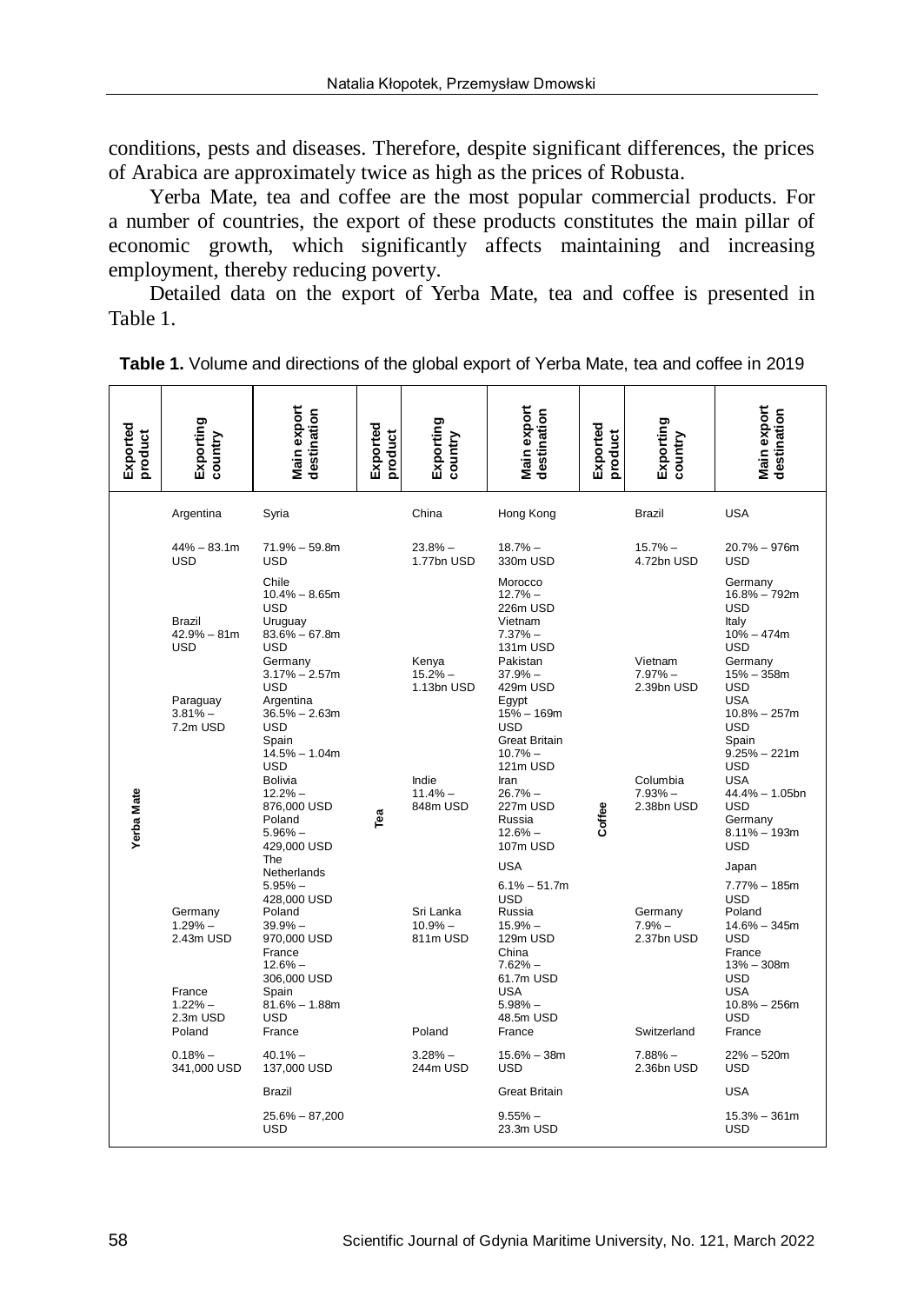| <b>USA</b>                           |                                        | Germany                                                                                                                             |
|--------------------------------------|----------------------------------------|-------------------------------------------------------------------------------------------------------------------------------------|
| $8.2\% - 20m$<br><b>USD</b>          |                                        | $7.74\% - 183m$<br><b>USD</b>                                                                                                       |
| Australia<br>$6.44\% -$<br>15.7m USD | Poland<br>$1.1\% - 329m$<br><b>USD</b> | Netherlands<br>$18.9\% - 62.2m$<br><b>USD</b><br>Germany<br>$17.6\% - 57.8$<br>62.2m USD<br>Ukraine<br>$10.8\% - 35.7$<br>62.2m USD |

*Source: own elaboration based on data from 2019, available at OEC (The Observatory of Economic Complexity).*

By analysing the structure and volume of export, according to the Observatory of Economic Complexity (OEC) data from 2019, Yerba Mate ranked 1144<sup>th</sup>. The main exporters of Yerba Mate included Argentina, Brazil, Paraguay as well as Germany and France, which both re-exported the product. Between 2018 and 2019, Yerba Mate exports dropped by 6.87 billion USD, from 203 million USD to 189 million USD. In these statistics, Poland takes 5th place in Europe in terms of Yerba Mate re-exportation [The Observatory of Economic Complexity].

In contrast, according to the OEC data from 2019, tea ranked 393rd as regards products most frequently sold worldwide, with a total turnover of 7.44 billion USD. Between 2018 and 2019, tea exports dropped by 6.33%, from 7.94 billion USD to 7.44 billion USD. The tea trade constitutes 0.041% of total global trade. In 2019, the tea largest exporters included China, Kenya, India, Sri Lanka and the United Arab Emirates.

The re-exportation of tea from Poland constituted 3.28% of global exports, which accounted for 244 billion USD. Poland was the second European country in terms of the volume of tea re-exportation, after Germany (3.29% of global exports) [The Observatory of Economic Complexity].

Finally, according to the OEC data from 2019, in terms of products most frequently sold worldwide, coffee took the highest place among the products analysed in this article at 122nd place. The total value of turnover amounted to 30 billion USD and was lower by 2.7% than in 2018. The coffee market accounted for 0.17% of total global trade. In 2019, the largest coffee exporters included the following countries: Brazil, Vietnam, Columbia, Germany and Switzerland [The Observatory of Economic Complexity].

By analysing the data on the global import and consumption of Yerba Mate, tea and coffee it can be seen that the main importers of Yerba Mate in 2019 included Uruguay, Syria, Chile, the USA and Spain.

Detailed data on the import of Yerba Mate, tea and coffee is presented in Table 2.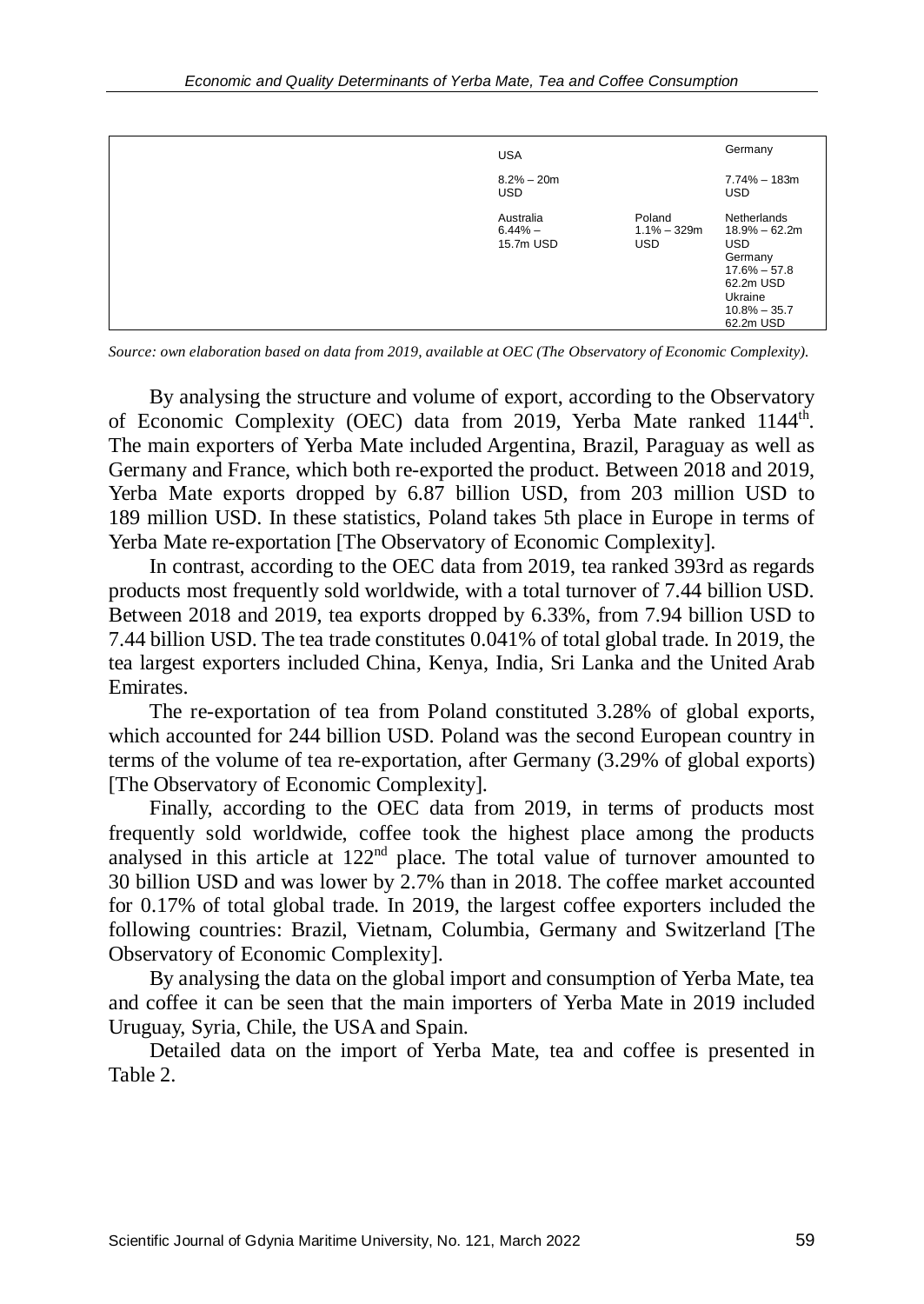| Imported<br>product | Importing<br>country                                               | Main import<br>destination                                                                                     | Imported<br>product | Importing<br>country               | Main source<br>of<br>importation                                                                                                                                                  | Imported<br>product                                                       | Importing<br>country                                                               | <b>Main source</b><br>importation<br>৳                                                                                                                                                                                                                           |                                                                                                  |                                                                                                   |
|---------------------|--------------------------------------------------------------------|----------------------------------------------------------------------------------------------------------------|---------------------|------------------------------------|-----------------------------------------------------------------------------------------------------------------------------------------------------------------------------------|---------------------------------------------------------------------------|------------------------------------------------------------------------------------|------------------------------------------------------------------------------------------------------------------------------------------------------------------------------------------------------------------------------------------------------------------|--------------------------------------------------------------------------------------------------|---------------------------------------------------------------------------------------------------|
|                     | Uruguay                                                            | Brazil                                                                                                         |                     | Pakistan                           | Kenya                                                                                                                                                                             |                                                                           | <b>USA</b>                                                                         | Columbia                                                                                                                                                                                                                                                         |                                                                                                  |                                                                                                   |
|                     | $35.9%$ -<br>67.8m USD                                             | $99.9% -$<br>67.8m USD                                                                                         |                     | $8.08\%$ -<br>601m USD             | $71.3%$ -<br>429m USD                                                                                                                                                             |                                                                           | $18.4% -$<br>5.53bn USD                                                            | 19.1% - 1.05bn<br><b>USD</b>                                                                                                                                                                                                                                     |                                                                                                  |                                                                                                   |
|                     | Syria<br>$31.7%$ -<br>59.9m USD<br>Chile<br>$6.02%$ -<br>11.4m USD | Argentina<br>$99.9% -$<br>59.9m USD<br>Argentina<br>$76.2%$ -<br>8.65m USD<br>Brazil                           | Tea                 |                                    | <b>USA</b><br>$6.57%$ -<br>489m USD                                                                                                                                               | Vietnam<br>$13% -$<br>78.2m USD<br>China<br>$14.9% -$<br>73m USD<br>Japan |                                                                                    | Germany                                                                                                                                                                                                                                                          | Brazil<br>17.7% - 976m<br><b>USD</b><br>Canada<br>$8.55\% - 472m$<br><b>USD</b><br><b>Brazil</b> |                                                                                                   |
|                     |                                                                    | $20.5%$ -<br>2.33m USD                                                                                         |                     |                                    | $12.4% -$<br>60.5m USD                                                                                                                                                            |                                                                           | $10.5% -$<br>3.15bn USD                                                            | 25.2% - 792m<br><b>USD</b>                                                                                                                                                                                                                                       |                                                                                                  |                                                                                                   |
| <b>Yerba Mate</b>   | <b>USA</b><br>$3.76%$ -<br>7.1m USD                                | Brazil<br>$36.7%$ -<br>2.61m USD<br>Argentina<br>$33.5%$ -<br>2.38m USD<br>Ecuador                             |                     |                                    |                                                                                                                                                                                   | Russia<br>$5.5%$ -<br>410m USD                                            | Argentina<br>$12.4%$ -<br>60.4m USD<br>Sri Lanka<br>$31.4%$ -<br>129m USD<br>Indie |                                                                                                                                                                                                                                                                  | France                                                                                           | Vietnam<br>$11.4\% - 358m$<br><b>USD</b><br>Italy<br>$7.57\% - 238m$<br><b>USD</b><br>Switzerland |
|                     | Spain<br>$3.28%$ -<br>6.19m USD<br>Poland                          | $19.4% -$<br>1.38m USD<br>France<br>$30.3%$ $-$<br>1.88m USD<br>Argentina<br>$22.2%$ -<br>1.38m USD<br>Germany |                     | Hong Kong<br>$5.03%$ -<br>374m USD | $26% - 107m$<br><b>USD</b><br>China<br>$10.7%$ -<br>43.8m USD<br>China<br>$88.2%$ -<br>330m USD<br>Sri Lanka                                                                      | Coffee                                                                    | $6.46%$ -<br>1.93bn USD<br>Italy                                                   | $26.9\% - 520m$<br>USD<br>Germany<br>$15.9\% - 308m$<br><b>USD</b><br>the Netherlands<br>$11.7% - 226m$<br><b>USD</b><br>Brazil                                                                                                                                  |                                                                                                  |                                                                                                   |
|                     | $1.1%$ –<br>2.08m USD                                              | $46.5%$ -<br>970,000                                                                                           |                     |                                    | $4.99%$ $-$<br>18.7m USD                                                                                                                                                          |                                                                           | $5.7%$ -<br>1.71bn USD                                                             | 27.8% - 474m<br><b>USD</b>                                                                                                                                                                                                                                       |                                                                                                  |                                                                                                   |
|                     |                                                                    | USD<br>Paraguay                                                                                                |                     | Great<br><b>Britain</b>            | Kenya                                                                                                                                                                             |                                                                           |                                                                                    | Vietnam                                                                                                                                                                                                                                                          |                                                                                                  |                                                                                                   |
|                     |                                                                    | $20.6%$ $-$<br>429,000<br><b>USD</b>                                                                           |                     | $4.36\%$ -<br>324m USD             | $37.3%$ -<br>121m USD                                                                                                                                                             |                                                                           |                                                                                    | $12.7\% - 216m$<br><b>USD</b>                                                                                                                                                                                                                                    |                                                                                                  |                                                                                                   |
|                     |                                                                    | Argentina<br>$20.1%$ -                                                                                         |                     |                                    | India                                                                                                                                                                             |                                                                           |                                                                                    | France                                                                                                                                                                                                                                                           |                                                                                                  |                                                                                                   |
|                     |                                                                    | 418,000<br>USD                                                                                                 |                     |                                    | $14.3%$ -<br>46.2m USD                                                                                                                                                            |                                                                           |                                                                                    | $9.74\% - 166$ m<br><b>USD</b>                                                                                                                                                                                                                                   |                                                                                                  |                                                                                                   |
|                     |                                                                    |                                                                                                                |                     | Poland<br>$1.62%$ -<br>121m USD    | Malawi<br>$7.53%$ -<br>24.4m USD<br>Poland<br>$7.19%$ -<br>23.3m USD<br>India<br>$14.5%$ -<br>17.5m USD<br>Sri Lanka<br>$13.6%$ -<br>16.4m USD<br>Kenya<br>$12.5% -$<br>15.1m USD |                                                                           | Belgium<br>$4.98%$ -<br>1.49bn USD<br>Poland<br>$2.11% -$<br>632m USD              | Brazil<br>$20\% - 299m$<br><b>USD</b><br>France<br>$8.5\% - 127m$<br><b>USD</b><br>Columbia<br>$8.15\% - 122m$<br><b>USD</b><br>Germany<br>$54.6\% - 345m$<br><b>USD</b><br>Italy<br>$11.2\% - 70.6m$<br><b>USD</b><br>Vietnam<br>$6.27\% - 39.6m$<br><b>USD</b> |                                                                                                  |                                                                                                   |

**Table 2.** Volume and directions of the global import of Yerba Mate, tea and coffee in 2019

*Source: own elaboration based on data from 2019, available at OEC (The Observatory of Economic Complexity).*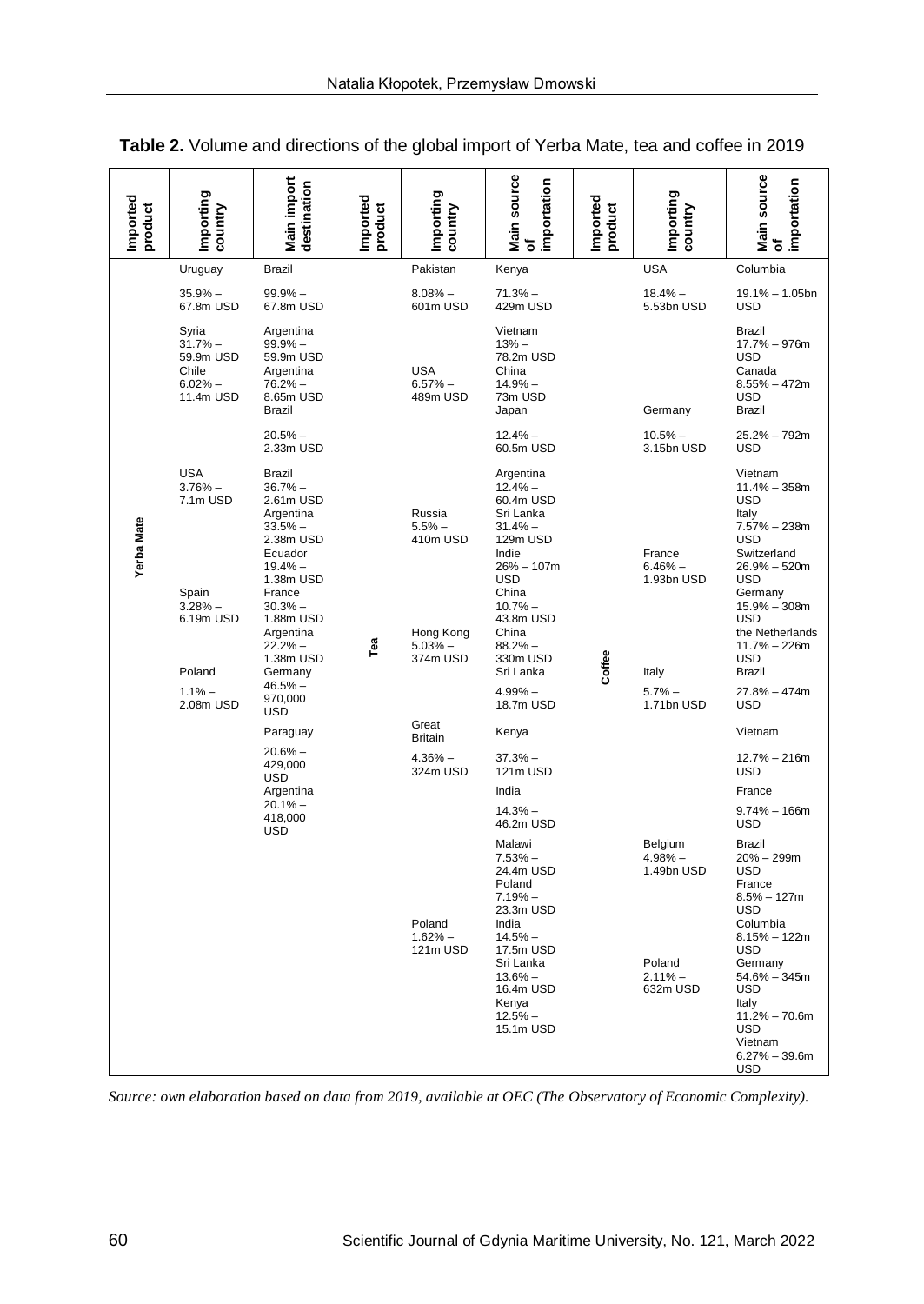In terms of Yerba Mate imports, Poland takes the fourth place in Europe. The main import directions to Poland include mainly: Paraguay, Argentina, Brazil and Germany, who re-export the majority of Yerba Mate imported to Poland from Brazil (57.8%) and Argentina (21.1%). The Yerba Mate market has constantly been developing.

In contrast, the main tea importers include Pakistan, the USA, Russia, Hong Kong and Great Britain. Poland ranks  $6<sup>th</sup>$  among the European countries in terms of the volume of tea imports. Tea is imported to Poland mainly from India, Sri Lanka and Kenya. In 2019, we could observe an increase in tea import to Poland by 0.092% compared to 2018.

The main coffee importing countries in 2019, according to the OEC, included the USA, Germany, France, Italy and Belgium. The Polish import of coffee constitutes 2.11% of the global import, which accounts for 632 million USD. Poland imports coffee mainly from the Netherlands, Germany, Ukraine and the Czech Republic. Poland ranks  $8<sup>th</sup>$  regarding the volume of coffee imports in Europe. In 2019, we could observe a decrease in the value of coffee imports to Poland by 4.67% compared to 2018.

The analysis of Yerba Mate, tea and coffee consumption reveals that the majority of Yerba Mate is consumed in Argentina – as much as 100 litres per capita annually. This product is most popular in South America, but it is becoming more and more accessible and popular worldwide, which is proven by the volume of import to e.g., European countries [INYM 2021; Samoggia, Landuzzi and Vicién 2021].

In terms of tea consumption, Turkey is the market leader with tea consumption of approx. 3.16 kg annually per capita, followed by Ireland (ca. 2.19 kg annually per capita), Great Britain (ca. 1.94 kg annually per capita) and Russia (ca. 1.38 kg annually per capita). As regards tea consumption, Poland ranks 8<sup>th</sup> worldwide, with ca. 1 kg per capita consumed annually [www.statista.com].

According to data from the International Coffee Organization (ICO) of 2018, the highest consumption of coffee per capita was in Finland (12 kg per capita annually), Norway (9.9 kg per capita annually), Iceland (9 kg per capita annually), Denmark (8.7 kg per capita annually) and the Netherlands (8.4 kg per capita annually). The ICO provides that calculated by kilograms, the coffee consumption in Poland totals 2.3 kg per capita annually [The Observatory of Economic Complexity].

Price is an important criterion for consumers when choosing the product. Differences in the price of Yerba Mate, tea and coffee result from various factors, which include: brand, composition, method and cost of production, atmospheric conditions, origin (plantation), costs of transport and type of packaging. In January 2021, the market of Yerba Mate available in Poland was analysed. The price analysis of Yerba Mate available on the domestic market revealed that the average price amounted to ca. 45 PLN per 1 kg of dried product. The data from 2015 published on the website Liczby.pl showed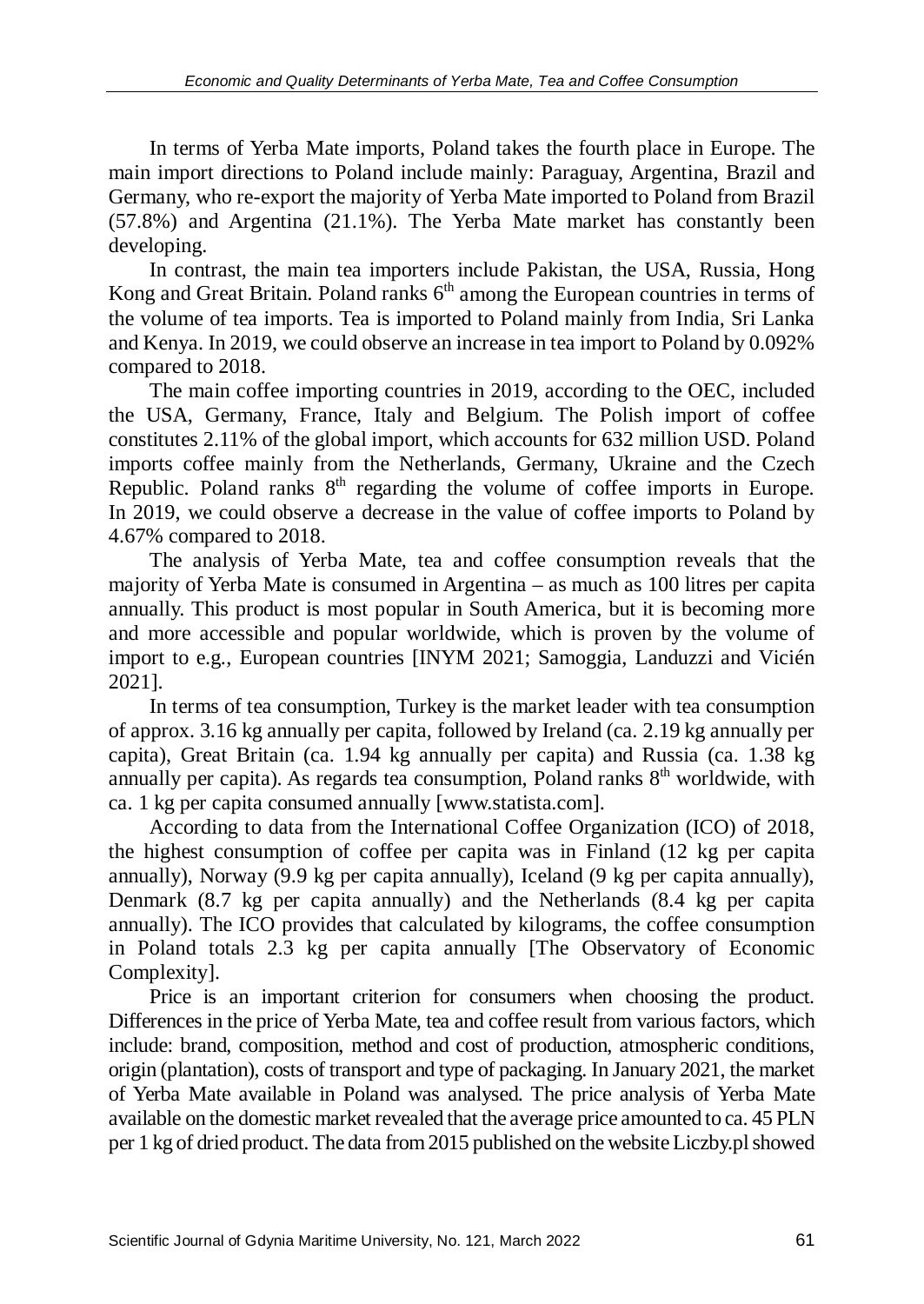that the average retail price of black loose tea in Poland totalled 4.02 PLN per 100 g (40.2 PLN per 1 kg), whereas in 2016 – 4.18 PLN per 100 g (41.8 PLN per 1 kg). The analysis of data from 2004 revealed yearly increase in tea prices. Over 11 years, the price of tea increased nearly twofold (from 2.20 PLN per 100 g in 2004) [www.markethub.pl/en/tea-market-in-poland/]. As for ground coffee, its retail price fluctuated between 1999 and 2015, from 4.55 PLN in 2003 to 7.46 PLN in 2012 per 250 g. In 2015, the retail price per 250 g of ground coffee totalled 6.81 PLN (27.24 PLN per 1 kg). Due to the increased prices of the majority of products on the market, we can definitively state that in 2021, the prices of these products are higher than in 2015.

Therefore, the average price of Yerba Mate is similar to the price of tea and slightly higher than the price of coffee. However, taking into account the Yerba Mate brewing method, the choice of this product may be well-grounded. Yerba Mate is a drink which can be infused multiple times. The number of infusions depends on the type of dried product, and the infusions are repeated until it loses its required sensory qualities. In the case of tea and coffee, the dried product is not usually used again after a single infusion.

# **3. HEALTH-PROMOTING PROPERTIES OF YERBA MATE, TEA AND COFFEE**

An extremely important aspect of the Yerba Mate, tea and coffee consumption is the health-promoting qualities of these products. The number of biologically active compounds in these products depends on the country of origin, cultivation conditions, location of the shrubs (exposure to sunlight), time of harvest, method of processing, and method of preparation (duration of infusion, number of infusions – for Yerba Mate).

Selected health-promoting quality attributes of Yerba Mate, tea and coffee are presented in Table 3.

| <b>Bioactive</b><br>compounds | Yerba Mate            | Tea                   | Coffee                     |  |
|-------------------------------|-----------------------|-----------------------|----------------------------|--|
| Polyphenols                   | 130-260 mg GAE/100 ml | 62-205 mg GAE/100 ml  | 101-337 mg GAE/100 ml      |  |
| Antioxidising<br>effect       | 74-90.9%              | 37.5 - 95.6%          | 63-86%                     |  |
| Caffeine                      | 41.2-82.4 mg/150 ml   | 11.83-51.57 mg/150 ml | 42.27-120.89 mg<br>/150 ml |  |

**Table 3.** Bioactive compounds and antioxidising properties of Yerba Mate, tea and coffee

*Source: own elaboration based on: Bell, Wetzel and Grand 1996; Bastos et al. 2007; Heck and Gonzales de Mejia 2007; Chin et al. 2008; Gonzalez de Mejia et al. 2010; Dmowski, Śmiechowska and Prystupa 2011; Kruszewski et al. 2012; Worobiej and Tyszka 2012; Jabłońska-Ryś, Zalewska-Korona and Sławińska 2013; Miranda et al. 2017; EFSA 2021.*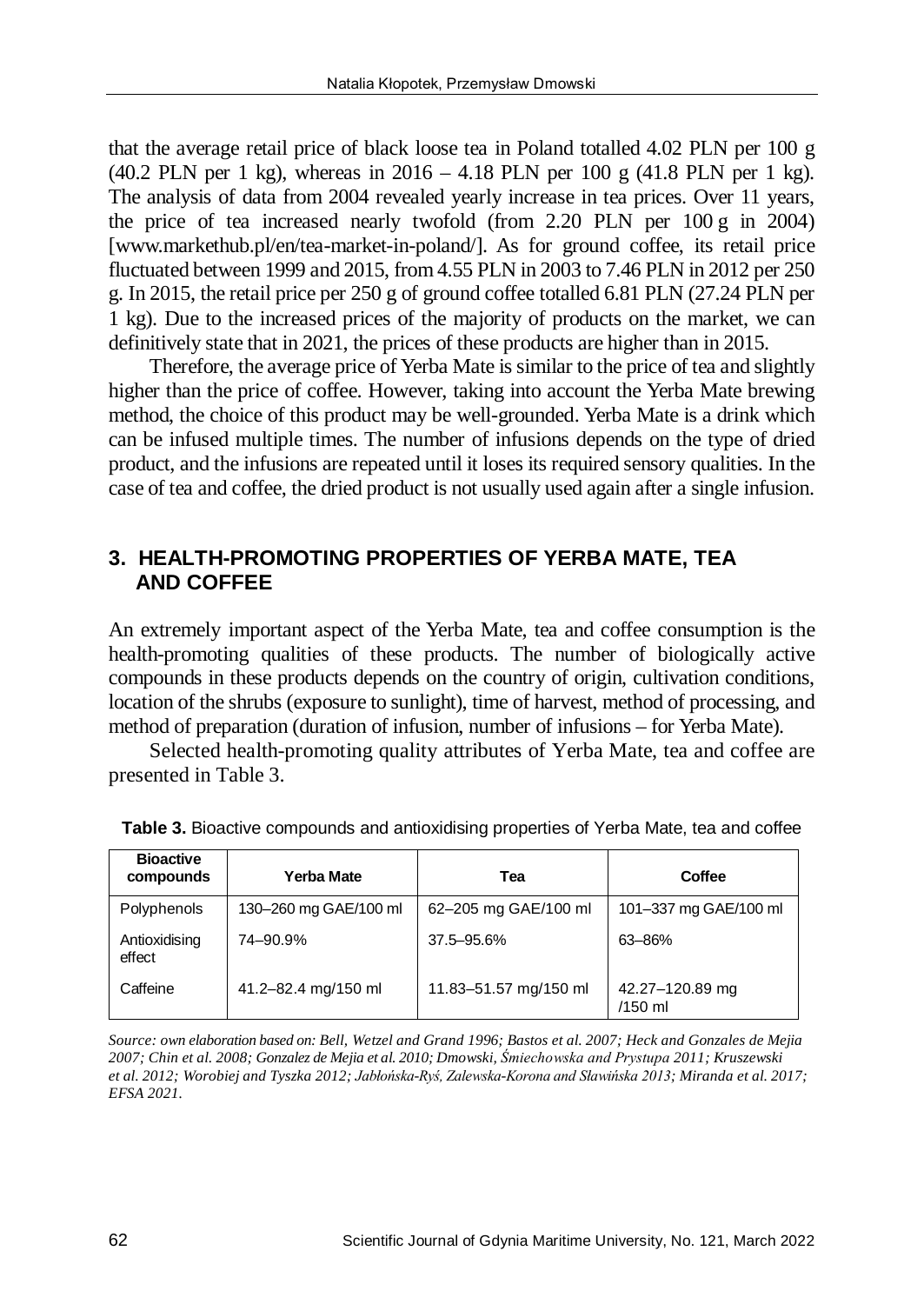The dominant substances in Yerba Mate, tea and coffee include polyphenolic compounds. They are substances with antioxidant, anticarcinogenic, antimutagenic and antibacterial properties. The content of these compounds determines their antioxidising quality to a large extent. The compounds affecting the antioxidising effect of coffee to the largest extent include caffeine and chlorogenic acid [Chłopicka, Niedziela and Bartoń 2015]. The polyphenolic compounds that determine the antioxidising potential of tea include mainly catechins in green tea and theaflavins and thearubigins in black tea [Dmowski, Śmiechowska and Sagan 2014], whereas dry leaves of Yerba Mate contain, just like coffee beans, e.g., chlorogenic acid and its isomers, caffeic and quinic acid. Similar to tea, Yerba Mate also contains rutin, quercetin and kaempferol [Heck and Gonzales de Mejia 2007].

The content of polyphenols in the infusions may be different; however, analysis proves that the tested products contain similar amounts of bioactive compounds. Coffee includes slightly more of these; however, taking into account the antioxidising effect, all infusions are equally effective antioxidants [Gonzalez de Mejia 2010].

Consumption of the analysed products is also closely related to the stimulating properties resulting from the caffeine content. It is a compound that exists naturally in more than sixty plants. Caffeine belongs to the group of xanthines and is a substance that stimulates the central nervous system [Hassan 2020]. Traditionally, the caffeine in tea is called theine, and in Yerba Mate mateine; however, chemically the compounds do not differ from each other. According to data provided by the European Food Safety Authority (EFSA) the largest dose of caffeine, taking into account the analysed products, can be found in coffee  $(42.27-120.89 \text{ m} \text{s}/150 \text{ millilitres of }$  infusion). The caffeine content in Yerba Mate is similar to that in coffee and amounts to 41.2–82.4 mg/150 ml [Heck and Gonzales de Mejia 2007; Kruszewski et al. 2012], whereas the content of caffeine in tea totals 11.83–51.57 mg/150 ml [Chin 2008; EFSA 2021]. Although there is less caffeine in Yerba Mate and tea, it is released over a longer period, and therefore its effects are more long-lasting.

Another crucial parameter affecting the consumption of the analysed products is their sensory qualities. Most Polish consumers accept a given product based on its taste. As yet unpublished surveys of the authors prove that in the case of Yerba Mate, the taste-related attributes are important for approx. 60% of the respondents, in the case of tea the taste is important to more than 50% of the surveyed [Dmowski and Sieńkowska 2015], while in the case of coffee – 74% of the respondents [Przybysz, Widła and Dłużewska 2013]. In terms of sensory qualities, a common feature of Yerba Mate, tea and coffee includes, first of all, a bitter taste related to the caffeine content [Lenart and Sikora 2001]. There are also other common features, including: dark brown/brown appearance, tart flavour. Moreover, Yerba Mate and tea share additional common attributes such as the smell typical of tea and green colour [Dmowski and Kłopotek 2016].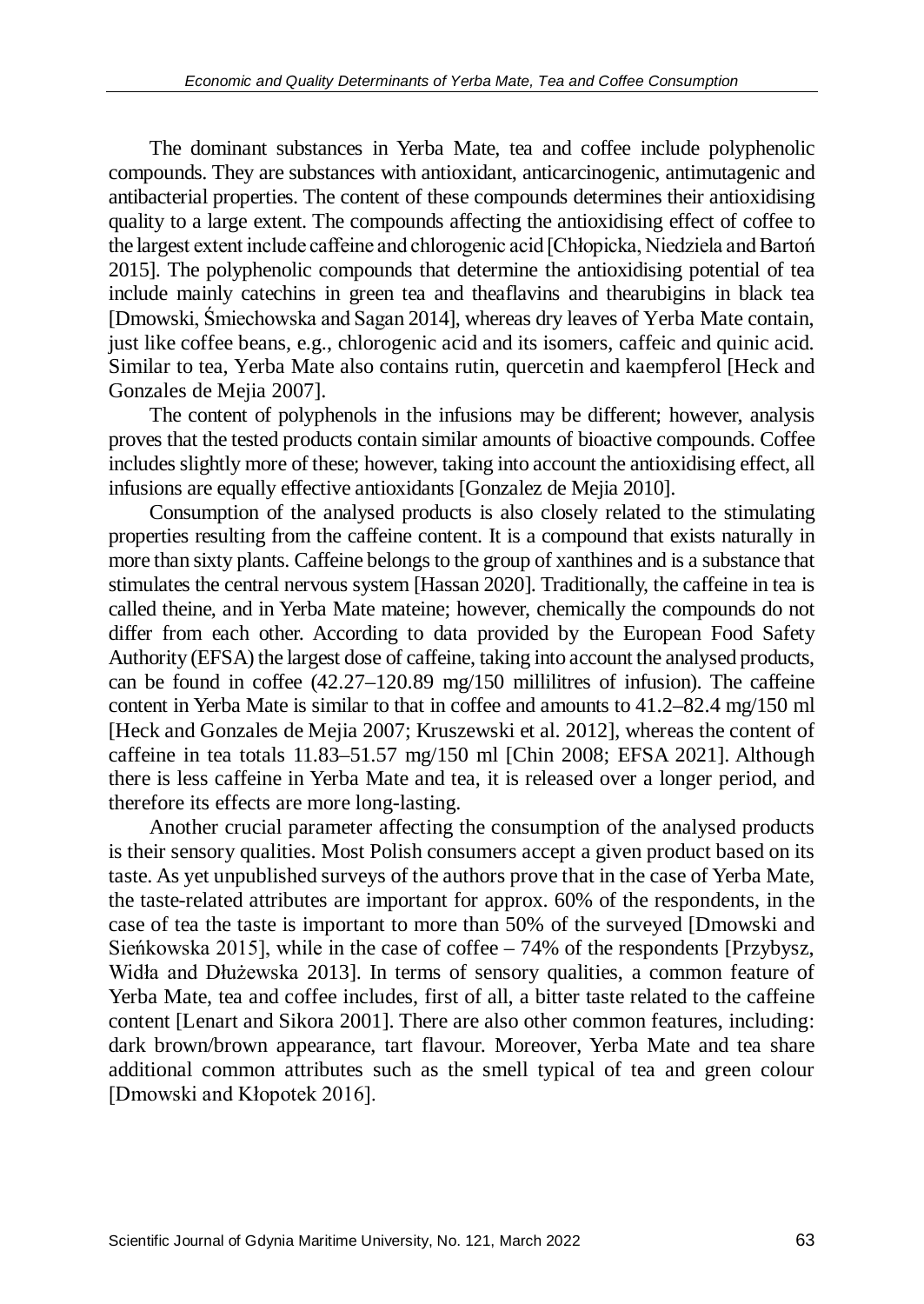#### **4. SUMMARY**

The paper presents the economic conditions of the production and consumption of Yerba Mate, tea and coffee, and compares their stimulating, antioxidative and sensory properties. It has been proven that in terms of the analysed parameters of their health-promoting quality, these products do not significantly differ in properties from each other. They have similar contents of antioxidants (although their structure differs), and comparable antioxidant potential and content of stimulating compounds, especially caffeine.

The common features of Yerba Mate and tea are undoubtedly the content of antioxidant compounds and similar taste, especially bitter taste, which is the common denominator of all of the products described in this article. In addition, the effect of caffeine contained in Yerba Mate tea infusions is analogous to that of coffee, and even more long-lasting.

In turn, the intensity of the attributes of appearance, smell and taste between the products analysed may vary, due in part to the method of production, length of brewing, country of origin and other factors, which affects the variety and richness of these products. However, there are types of Yerba Mate, such as Green Despalada, which resemble more intensely brewed tea in taste.

Analysing the qualitative attributes of the products and the average prices that the average consumer pays for them, one can venture to say that Yerba Mate, which is becoming increasingly popular in our country, may be an excellent substitute for tea and coffee.

# **REFERENCES**

- Bastos, D.H.M., Saldanha, L.A., Catharino, R.R., Sawaya, A.C.H.F., Cunha, I.B.S., Carvalho, P.O., Eberlin, M.N., 2007, *Phenolic Antioxidants Identified by ESI-MS from Yerba Mate (Ilex paraguariensis) and Green Tea (Camelia sinensis) Extracts*, Molecules, vol. 12, pp. 423–432.
- Bell, L.N., Wetzel, C.R., Grand, A.N., 1996, *Caffeine Content in Coffee as Influenced by Grinding and Brewing Techniques*, Food Research International, vol. 29, no. 8, pp. 785–789.
- Bracesco, N., Sanchez, A.G., Contreras, V., Menini, T., Gugliucci, A., 2011, *Recent Advances on Ilex paraguariensis Research: Minireview*, Journal of Ethnopharmacology, vol. 136, no. 3, pp. 378– 384.
- Burris, K.P., Harte, F.M., Davidson, M., Steward, C.N., Zivanovic, S., 2012, *Composition and Bioactive Properties of Yerba Mate (Ilex paraguariensis A. St.-Hil.): A Review*, Chilean Journal of Agricultural Research, vol. 72, no. 2, pp. 268–274.
- Chin, J.M., Merves, M.L., Goldberger, B.A., Sampson-Cone, A., Cone, E.J., 2008, *Caffeine Content of Brewed Teas,* Journal of Analytical, vol. 32, pp. 702–704.
- Chłopicka, J., Niedziela, A., Bartoń, H., 2015, *Aktywność antyoksydacyjna i całkowita zawartość polifenoli w naparach kawy w zależności od rodzaju kawy i sposobu jej przygotowania*, Bromatologia i Chemia Toksykologiczna, vol. 48, pp. 278–282.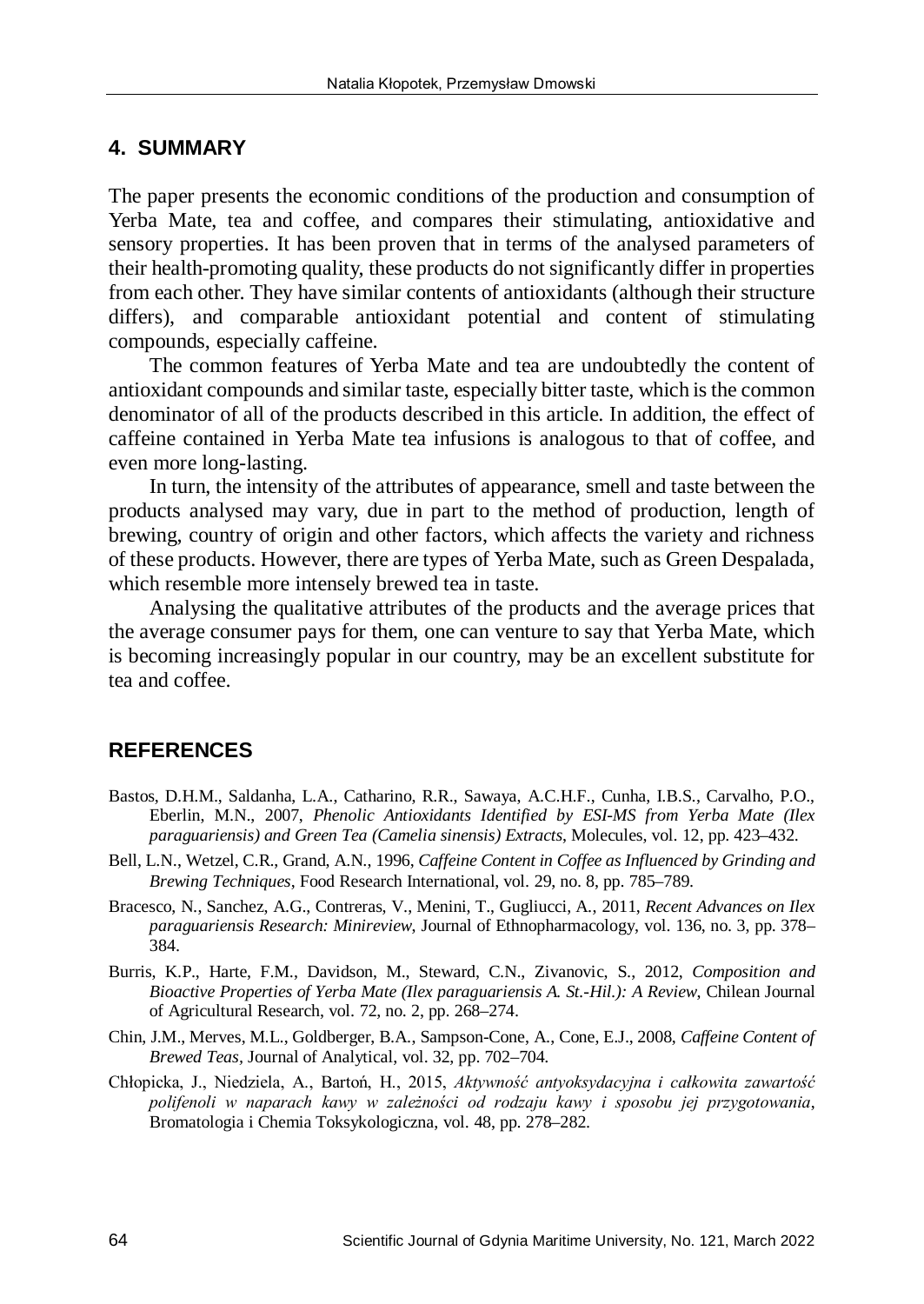- Dmowski, P., Kłopotek, N., 2016, *Sensory Characterization of Ilex paraguariensis Beverages,* Food Quality Evaluation, Wyd. Politechniki Radomskiej, Radom, pp. 21–30.
- Dmowski, P., Sieńkowska, S., 2015, *Konsumencka ocena jakości sensorycznej herbaty czarnej dostępnej na trójmiejskim rynku*, Handel Wewnętrzny, vol. 335, no. 2, pp. 101–114.
- Dmowski, P., Śmiechowska, M., Prystupa, A., 2011, *Aktywność antyoksydacyjna wybranych naparów Ilex Paraguariensis dostępnych na rynku Trójmiasta,* Bromatologia i Chemia Toksykologiczna, vol. 44, no. 3, pp. 620–624.
- Dmowski, P., Śmiechowska, M., Sagan, E., 2014, *Wpływ czasu parzenia i stopnia rozdrobnienia herbaty czarnej na barwę naparu i jego właściwości przeciwutleniające*, Żywność, Nauka. Technologia. Jakość, vol. 96, no. 5, pp. 206–216.
- Gonzalez de Mejia, E., Soo Song, Y., Heck, C.I., Ramirez-Mares, M.V., 2010, *Yerba Mate Tea (Ilex paraguariensis): Phenolics, Antioxidant Capacity and in vitro Inhibition of Colon Cancer Cell Proliferation*, Journal of Functional Foods, no. 2, pp. 23–34.
- Hassan, U., 2020, *Frequency and Awareness of Caffeine Consumption among the Medical Students*, The Professional Medical Journal, vol. 27, no. 12, pp. 2763–2768.
- Heck, C.I., Gonzalez de Mejia, E., 2007, *Yerba Mate Tea (Ilex paraquariensis): A Comprehensive Review on Chemistry, Health, Implications, and Technological Considerations*, Journal of Food Science, vol. 72, no. 9, pp. 138–151.
- Jabłońska-Ryś, E., Zalewska-Korona, M., Sławińska, A., 2013, *Zawartość polifenoli w wybranych kawach z gatunku Coffea arabica,* Towaroznawcze Problemy Jakości, no. 2, pp. 62–70.
- Kruszewski, B., Jakóbiak, A., Jasiczek, A., Wieczorek, B., Niemczuk, D., 2012, *Wpływ parametrów parzenia na zawartość kofeiny w naparze Yerba Mate,* Bromatologia i Chemia Toksykologiczna, vol. 45, no. 3, pp. 1001–1005.
- Lenart, B., Sikora, T., 2001, *Jakość sensoryczna wybranych kaw palonych i rozpuszczalnych*, Żywność, vol. 1, no. 26, pp. 127–144.
- Miranda, A.M., Steluti, J., Fisberg, R.M., Marchioni, D.M., 2017, *Association between Coffee Consumption and Its Polyphenols with Cardiovascular Risk Factors: A Population-Based Study*, Nutrients, vol. 9, no. 3, pp. 276.
- Nierzwicki, W., 2010, *Jakość żywności*, WSTiH, Fundacja Rozwoju Uniwersytetu Gdańskiego, Gdańsk.
- PN-ISO 6078:1996, *Herbata czarna. Terminologia.*
- Przybysz M.A., Widła, G., Dłużewska, E., 2013, *Preferencje konsumenckie picia kawy. Wpływ temperatury i czasu prażenia ziarna kawy na ocenę smaku i zapachu espresso*, Zeszyty Problemowe Postępów Nauk Rolniczych, vol. 572, pp. 65–79.
- Samoggia, A., Landuzzi, P., Vicién, C.E., 2021, *Market Expansion of Caffeine-Containing Products: Italian and Argentinian Yerba Mate Consumer Behavior and Health Perception*, International Journal of Environmental Research and Public Health, vol. 18, no. 15.
- Subedi, R.N., 2011, *Comparative Analysis of Dry and Wet Processing of Coffee with Respect to Quality and Cost in Kavre District, Nepal: A Case of Panchkhal Village*, International Research Journal of Applied and Basic Sciences, vol. 2, no. 5, pp. 181–193.
- Worobiej, E., Tyszka, K., 2012, *Właściwości przeciwutleniające różnych rodzajów herbat czarnych*, Bromatologia i Chemia Toksykologiczna, vol. 45, no. 3, pp. 659–664.